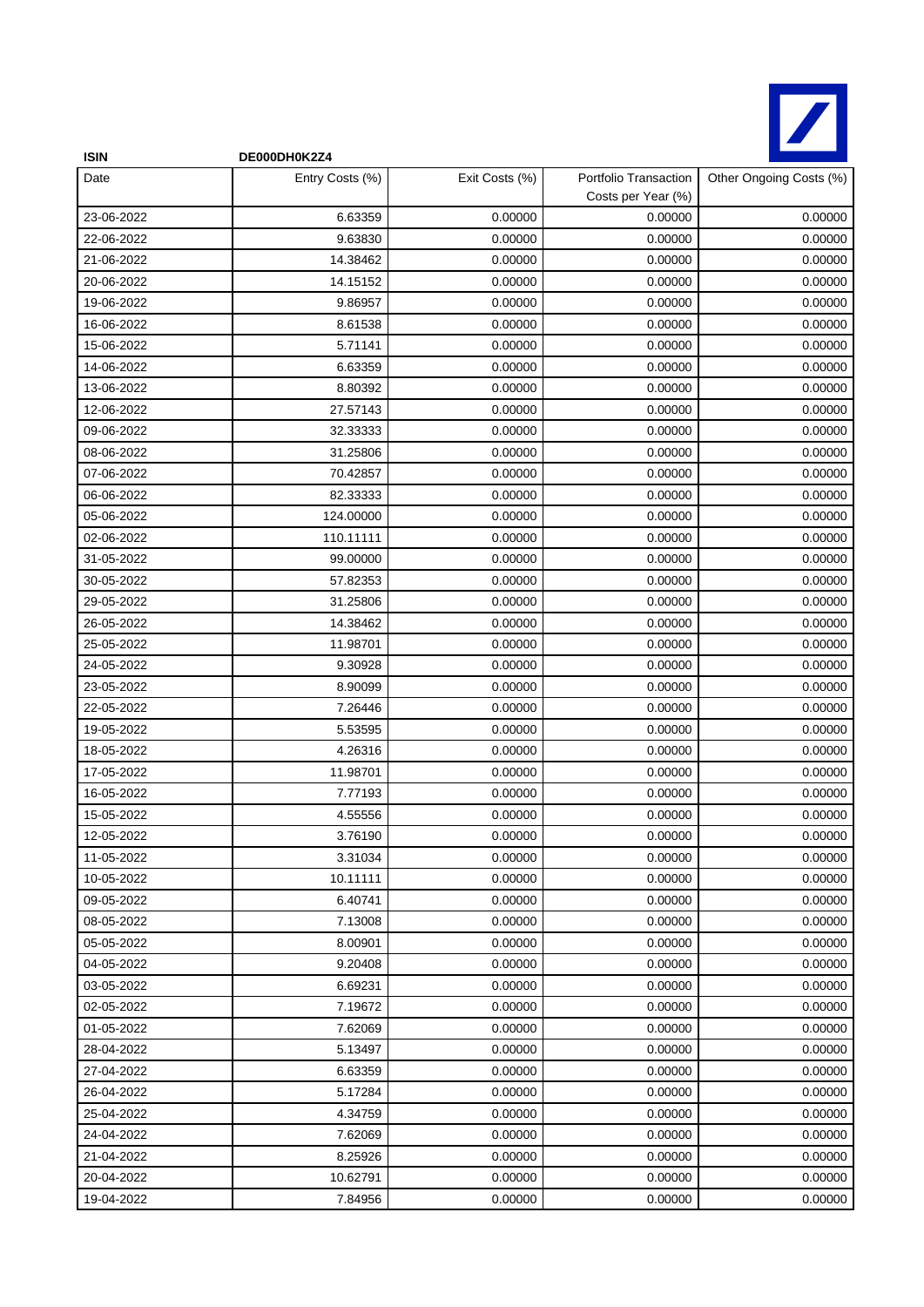| 18-04-2022 | 8.80392 | 0.00000 | 0.00000 | 0.00000 |
|------------|---------|---------|---------|---------|
| 13-04-2022 | 7.00000 | 0.00000 | 0.00000 | 0.00000 |
| 12-04-2022 | 6.24638 | 0.00000 | 0.00000 | 0.00000 |
| 11-04-2022 | 5.25000 | 0.00000 | 0.00000 | 0.00000 |
| 10-04-2022 | 5.75676 | 0.00000 | 0.00000 | 0.00000 |
| 07-04-2022 | 5.57895 | 0.00000 | 0.00000 | 0.00000 |
| 06-04-2022 | 4.95238 | 0.00000 | 0.00000 | 0.00000 |
| 05-04-2022 | 5.62252 | 0.00000 | 0.00000 | 0.00000 |
| 04-04-2022 | 5.75676 | 0.00000 | 0.00000 | 0.00000 |
| 03-04-2022 | 4.40541 | 0.00000 | 0.00000 | 0.00000 |
| 31-03-2022 | 3.76190 | 0.00000 | 0.00000 | 0.00000 |
| 30-03-2022 | 3.20168 | 0.00000 | 0.00000 | 0.00000 |
| 29-03-2022 | 2.81679 | 0.00000 | 0.00000 | 0.00000 |
| 28-03-2022 | 4.43478 | 0.00000 | 0.00000 | 0.00000 |
| 25-03-2022 | 3.36681 | 0.00000 | 0.00000 | 0.00000 |
| 24-03-2022 | 3.83092 | 0.00000 | 0.00000 | 0.00000 |
| 23-03-2022 | 3.62963 | 0.00000 | 0.00000 | 0.00000 |
| 22-03-2022 | 3.76190 | 0.00000 | 0.00000 | 0.00000 |
| 18-03-2022 | 2.69004 | 0.00000 | 0.00000 | 0.00000 |
| 17-03-2022 | 3.03226 | 0.00000 | 0.00000 | 0.00000 |
| 16-03-2022 | 2.09598 | 0.00000 | 0.00000 | 0.00000 |
| 15-03-2022 | 1.58398 | 0.00000 | 0.00000 | 0.00000 |
| 14-03-2022 | 1.43902 | 0.00000 | 0.00000 | 0.00000 |
| 11-03-2022 | 1.77778 | 0.00000 | 0.00000 | 0.00000 |
| 10-03-2022 | 1.27790 | 0.00000 | 0.00000 | 0.00000 |
| 09-03-2022 | 0.83150 | 0.00000 | 0.00000 | 0.00000 |
| 07-03-2022 | 0.20482 | 0.00000 | 0.00000 | 0.00000 |
| 04-03-2022 | 0.94553 | 0.00000 | 0.00000 | 0.00000 |
| 03-03-2022 | 1.13220 | 0.00000 | 0.00000 | 0.00000 |
| 02-03-2022 | 0.95695 | 0.00000 | 0.00000 | 0.00000 |
| 01-03-2022 | 1.42718 | 0.00000 | 0.00000 | 0.00000 |
| 28-02-2022 | 1.57069 | 0.00000 | 0.00000 | 0.00000 |
| 25-02-2022 | 1.25734 | 0.00000 | 0.00000 | 0.00000 |
| 24-02-2022 | 0.73913 | 0.00000 | 0.00000 | 0.00000 |
| 23-02-2022 | 1.44499 | 0.00000 | 0.00000 | 0.00000 |
| 22-02-2022 | 0.80180 | 0.00000 | 0.00000 | 0.00000 |
| 18-02-2022 | 0.97628 | 0.00000 | 0.00000 | 0.00000 |
| 17-02-2022 | 0.77620 | 0.00000 | 0.00000 | 0.00000 |
| 15-02-2022 | 0.86220 | 0.00000 | 0.00000 | 0.00000 |
| 14-02-2022 | 0.49031 | 0.00000 | 0.00000 | 0.00000 |
| 07-02-2022 | 1.94985 | 0.00000 | 0.00000 | 0.00000 |
| 04-02-2022 | 1.80112 | 0.00000 | 0.00000 | 0.00000 |
| 02-02-2022 | 1.59740 | 0.00000 | 0.00000 | 0.00000 |
| 01-02-2022 | 1.84900 | 0.00000 | 0.00000 | 0.00000 |
| 28-01-2022 | 1.73973 | 0.00000 | 0.00000 | 0.00000 |
| 27-01-2022 | 1.51889 | 0.00000 | 0.00000 | 0.00000 |
| 26-01-2022 | 1.27273 | 0.00000 | 0.00000 | 0.00000 |
| 25-01-2022 | 1.07039 | 0.00000 | 0.00000 | 0.00000 |
| 21-01-2022 | 1.19298 | 0.00000 | 0.00000 | 0.00000 |
| 20-01-2022 | 1.48756 | 0.00000 | 0.00000 | 0.00000 |
| 19-01-2022 | 1.38095 | 0.00000 | 0.00000 | 0.00000 |
| 18-01-2022 | 1.88184 | 0.00000 | 0.00000 | 0.00000 |
| 17-01-2022 | 1.67380 | 0.00000 | 0.00000 | 0.00000 |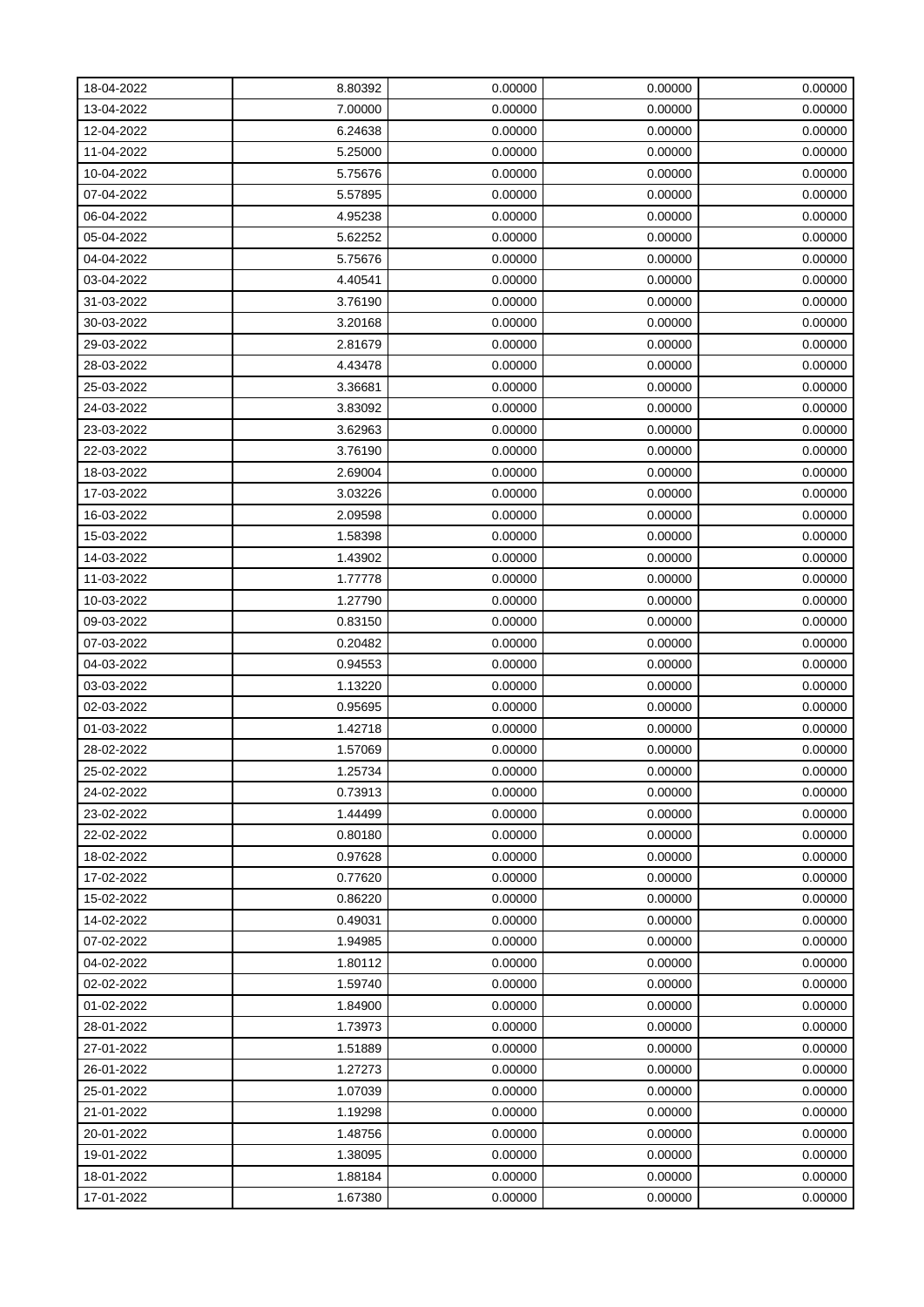| 14-01-2022 | 1.21239 | 0.00000 | 0.00000 | 0.00000 |
|------------|---------|---------|---------|---------|
| 13-01-2022 | 2.01205 | 0.00000 | 0.00000 | 0.00000 |
| 12-01-2022 | 2.40136 | 0.00000 | 0.00000 | 0.00000 |
| 11-01-2022 | 2.17460 | 0.00000 | 0.00000 | 0.00000 |
| 06-01-2022 | 2.63636 | 0.00000 | 0.00000 | 0.00000 |
| 04-01-2022 | 3.01606 | 0.00000 | 0.00000 | 0.00000 |
| 03-01-2022 | 2.77358 | 0.00000 | 0.00000 | 0.00000 |
| 28-12-2021 | 2.41297 | 0.00000 | 0.00000 | 0.00000 |
| 27-12-2021 | 2.12500 | 0.00000 | 0.00000 | 0.00000 |
| 23-12-2021 | 1.88184 | 0.00000 | 0.00000 | 0.00000 |
| 22-12-2021 | 1.67380 | 0.00000 | 0.00000 | 0.00000 |
| 21-12-2021 | 1.29358 | 0.00000 | 0.00000 | 0.00000 |
| 20-12-2021 | 1.02429 | 0.00000 | 0.00000 | 0.00000 |
| 17-12-2021 | 1.13220 | 0.00000 | 0.00000 | 0.00000 |
| 16-12-2021 | 1.29885 | 0.00000 | 0.00000 | 0.00000 |
| 15-12-2021 | 0.90476 | 0.00000 | 0.00000 | 0.00000 |
| 13-12-2021 | 0.82815 | 0.00000 | 0.00000 | 0.00000 |
| 09-12-2021 | 0.68067 | 0.00000 | 0.00000 | 0.00000 |
| 07-12-2021 | 0.56986 | 0.00000 | 0.00000 | 0.00000 |
| 01-12-2021 | 0.31926 | 0.00000 | 0.00000 | 0.00000 |
| 29-11-2021 | 0.04710 | 0.00000 | 0.00000 | 0.00000 |
| 26-11-2021 | 0.19190 | 0.00000 | 0.00000 | 0.00000 |
| 24-11-2021 | 0.94175 | 0.00000 | 0.00000 | 0.00000 |
| 23-11-2021 | 1.08768 | 0.00000 | 0.00000 | 0.00000 |
| 22-11-2021 | 0.82642 | 0.00000 | 0.00000 | 0.00000 |
| 18-11-2021 | 1.03328 | 0.00000 | 0.00000 | 0.00000 |
| 17-11-2021 | 1.28739 | 0.00000 | 0.00000 | 0.00000 |
| 11-11-2021 | 1.43622 | 0.00000 | 0.00000 | 0.00000 |
| 09-11-2021 | 1.41335 | 0.00000 | 0.00000 | 0.00000 |
| 05-11-2021 | 1.60545 | 0.00000 | 0.00000 | 0.00000 |
| 04-11-2021 | 1.90466 | 0.00000 | 0.00000 | 0.00000 |
| 02-11-2021 | 1.27966 | 0.00000 | 0.00000 | 0.00000 |
| 01-11-2021 | 1.48024 | 0.00000 | 0.00000 | 0.00000 |
| 28-10-2021 | 1.33541 | 0.00000 | 0.00000 | 0.00000 |
| 25-10-2021 | 1.67645 | 0.00000 | 0.00000 | 0.00000 |
| 24-10-2021 | 1.28761 | 0.00000 | 0.00000 | 0.00000 |
| 20-10-2021 | 1.43926 | 0.00000 | 0.00000 | 0.00000 |
| 14-10-2021 | 1.58588 | 0.00000 | 0.00000 | 0.00000 |
| 11-10-2021 | 1.18213 | 0.00000 | 0.00000 | 0.00000 |
| 10-10-2021 | 1.01635 | 0.00000 | 0.00000 | 0.00000 |
| 05-10-2021 | 0.82608 | 0.00000 | 0.00000 | 0.00000 |
| 30-09-2021 | 0.69274 | 0.00000 | 0.00000 | 0.00000 |
| 29-09-2021 | 0.94365 | 0.00000 | 0.00000 | 0.00000 |
| 27-09-2021 | 0.80785 | 0.00000 | 0.00000 | 0.00000 |
| 23-09-2021 | 0.57140 | 0.00000 | 0.00000 | 0.00000 |
| 22-09-2021 | 0.44299 | 0.00000 | 0.00000 | 0.00000 |
| 20-09-2021 | 0.27642 | 0.00000 | 0.00000 | 0.00000 |
| 19-09-2021 | 0.46260 | 0.00000 | 0.00000 | 0.00000 |
| 14-09-2021 | 0.59987 | 0.00000 | 0.00000 | 0.00000 |
| 12-09-2021 | 0.75835 | 0.00000 | 0.00000 | 0.00000 |
| 08-09-2021 | 0.63239 | 0.00000 | 0.00000 | 0.00000 |
| 07-09-2021 | 0.73626 | 0.00000 | 0.00000 | 0.00000 |
| 05-09-2021 | 0.56842 | 0.00000 | 0.00000 | 0.00000 |